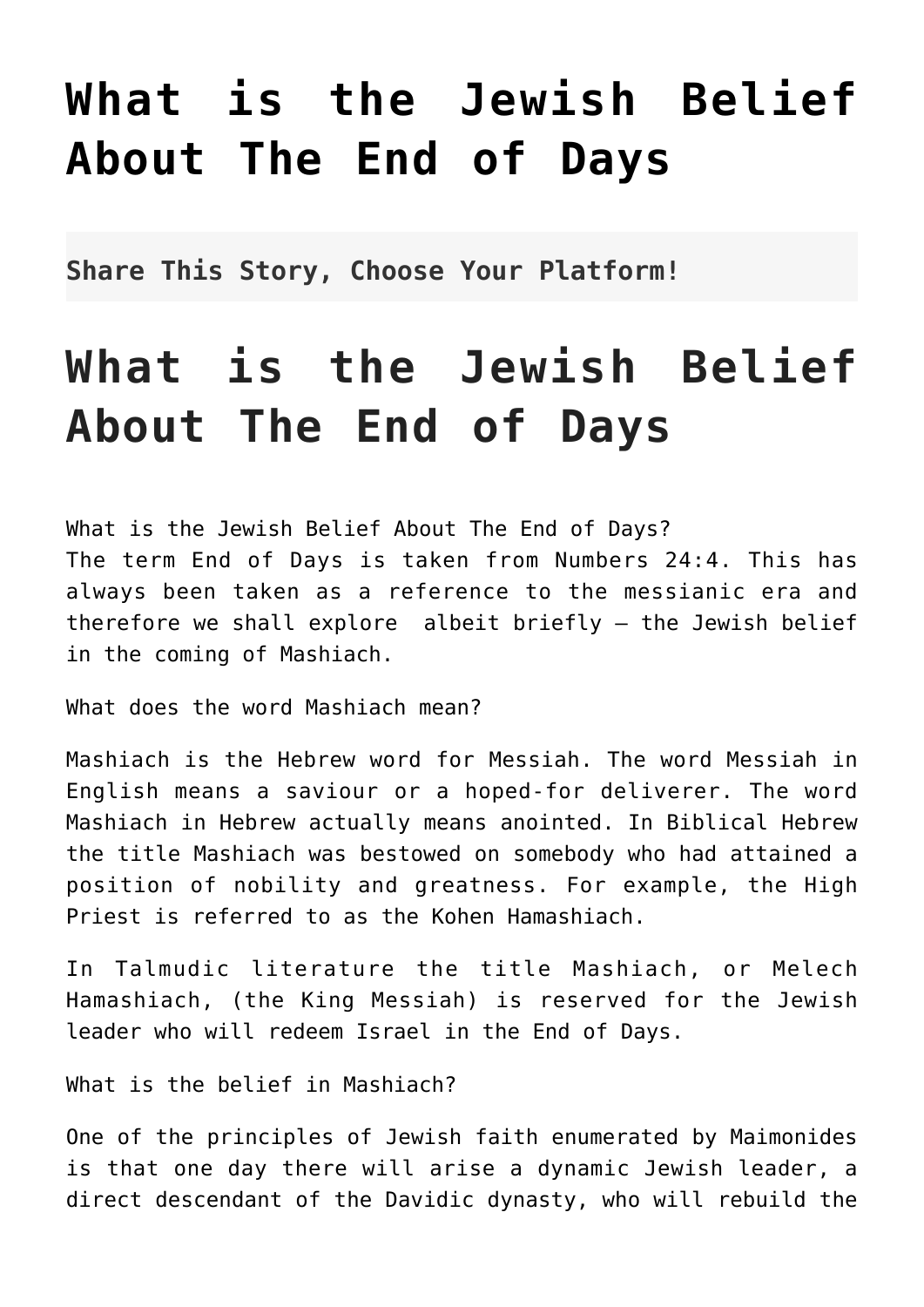Temple in Jerusalem and gather Jews from all over the world and bring them back to the Land of Israel.

All the nations of the world will recognise Mashiach to be a world leader and will accept his dominion. In the messianic era there will be world peace, no more wars nor famine and, in general, a high standard of living.

All mankind will worship one G–d and live a more spiritual and moral way of life. The Jewish nation will be preoccupied with learning Torah and fathoming its secrets.

The coming of Mashiach will complete G–d's purpose in creation: for man to make an abode for G–d in the lower worlds; to reveal the inherent spirituality in the material world.

Is this not a utopian dream?

No! Judaism fervently believes that, with the correct leadership, humankind can and will change. The leadership quality of Mashiach means that through his dynamic personality and example, coupled with manifest humility, he will inspire all people to strive for good. He will transform a seemingly utopian dream into a reality. He will be recognised as a man of G–d with greater leadership qualities than even Moshe.

In today's society many people are repulsed by the breakdown of ethical and moral standards. Life is cheap, crime is rampant, drug and alcohol abuse are on the increase, children have lost respect for their elders. At the same time technology has advanced in quantum leaps. There is no doubt that today, if channelled correctly, man has all the resources necessary to create a good standard of living for all mankind. He lacks only the social and political will. Mashiach will inspire all men to fulfil that aim.

Why the belief in a human Messiah?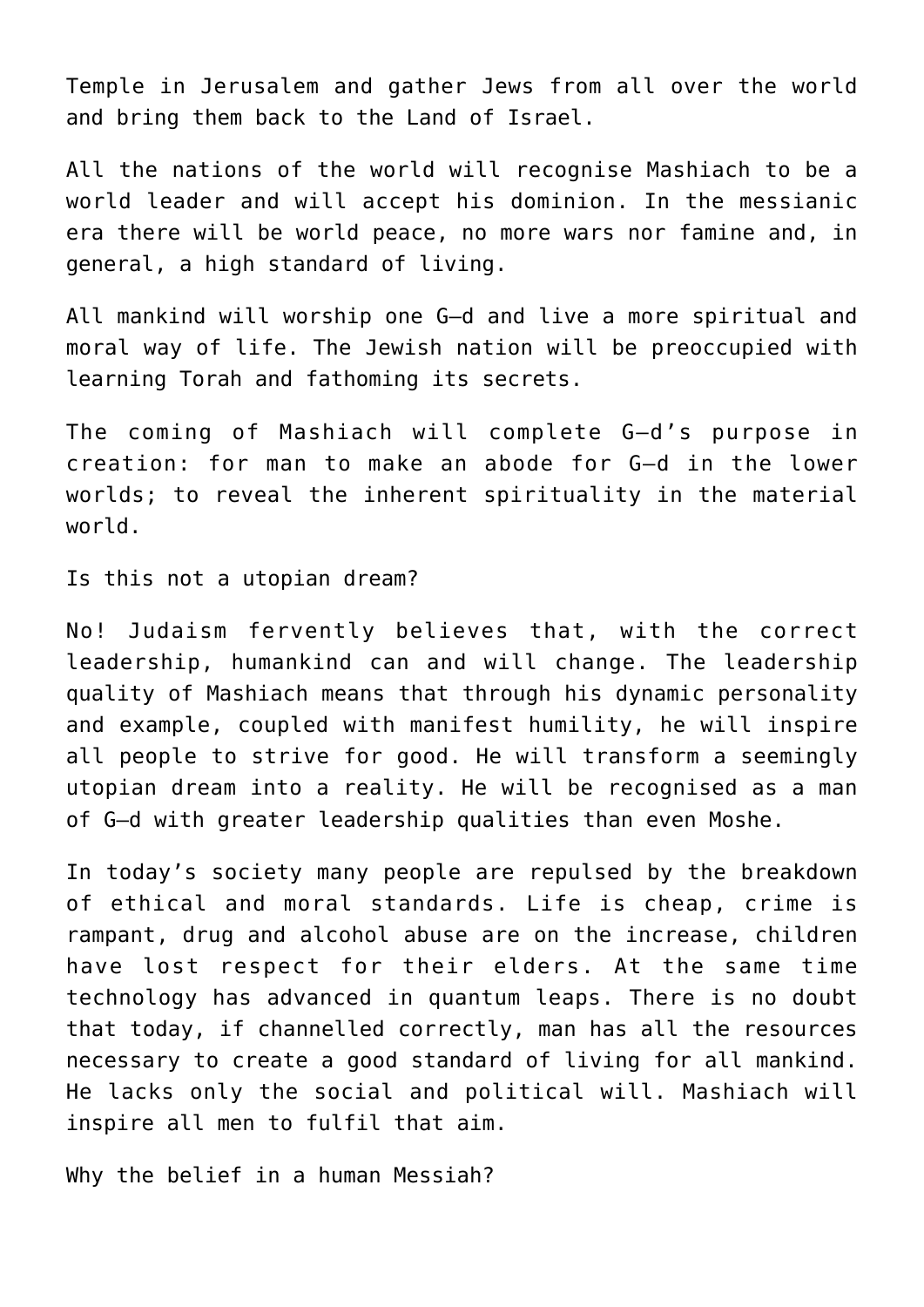Some people believe that the world will "evolve" by itself into a messianic era without a human figurehead. Judaism rejects this belief. Human history has been dominated by empire builders greedy for power.

Others believe in Armageddon – that the world will selfdestruct, either by nuclear war or by terrorism. Again Judaism rejects this view.

Our prophets speak of the advent of a human leader, the magnitude of whom the world has not yet experienced. His unique example and leadership will inspire mankind to change direction.

Where is Mashiach mentioned in the Scriptures?

The Scriptures are replete with messianic quotes. In Deuteronomy 30:1 Moshe prophesies that, after the Jews have been scattered to the four corners of the earth, there will come a time when they will repent and return to Israel where they will fulfil all the commandments of the Torah. The gentile prophet Bilam prophesies that this return will be lead by Mashiach (see Numbers 24:17-20). Jacob refers to Mashiach by the name Shilo (Genesis 49:10).

The prophets Isaiah, Jeremiah, Ezekiel, Amos, Joel and Hosea all refer to the messianic era. For full references the reader is referred to the book Mashiach by Rabbi Dr.I.Schochet. It is interesting to note that on the wall of the United Nations building in New York is inscribed the quote from Isaiah (Ch.11:6), "And the wolf shall lie with the lamb". Furthermore, it is clear from the prophets, when studied in their original Hebrew, that Mashiach is a Jewish concept and will entail return to Torah law, firmly ruling out any "other" messianic belief.

What sort of leader will Mashiach be?

Mashiach will be a man who possesses extraordinary qualities.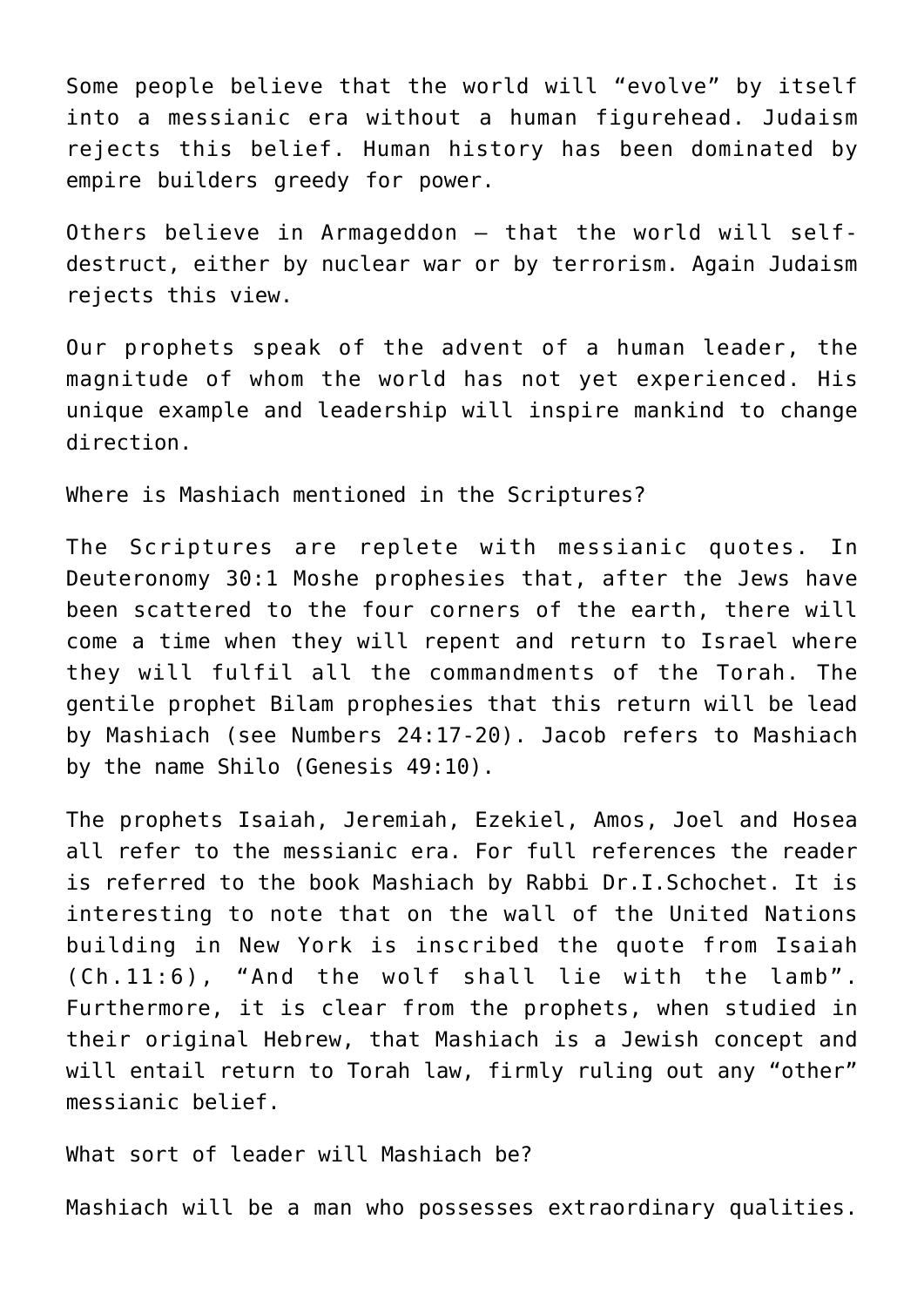He will be proficient in both the written and oral Torah traditions. He will incessantly campaign for Torah observance among Jews and observance of the Seven Universal Noahide Laws by non-Jews. He will be scrupulously observant and encourage the highest standards from others. He will defend religious principles and repair breaches in their observance. Above all, Mashiach will be heralded as a true Jewish King, a person who leads the way in the service of G–d, totally humble yet enormously inspiring.

When will Mashiach come?

Jews anticipate the arrival of Mashiach everyday. Our prayers are full of requests to G–d to usher in the messianic era. Even at the gates of the gas chambers many Jews sang, Ani Maamin -I believe in the coming of Mashiach!

However, the Talmud states that there is a predestined time when Mashiach will come. If we are meritorious he may come even before that predestined time. This "end of time remains a mystery, yet the Talmud states that it will be before the Hebrew year 6000. (The Hebrew year at the date of this publication is 5763.)

This does not rule out the possibility of Mashiach coming today and now if we merit it. It should be noted that many Torah authorities are of the opinion that we are in the "epoch of the Mashiach" and the Lubavitcher Rebbe stated on numerous occasions that the messianic redemption is imminent.

Could Mashiach come at any time in any generation?

Yes. In every generation there is a person who potentially could be the Mashiach. When G–d decides the time has arrived, He will bestow upon that individual the necessary powers for him to precipitate that redemption.

Any potential Mashiach must be a direct descendant of King David as well as erudite in Torah learning. It should be noted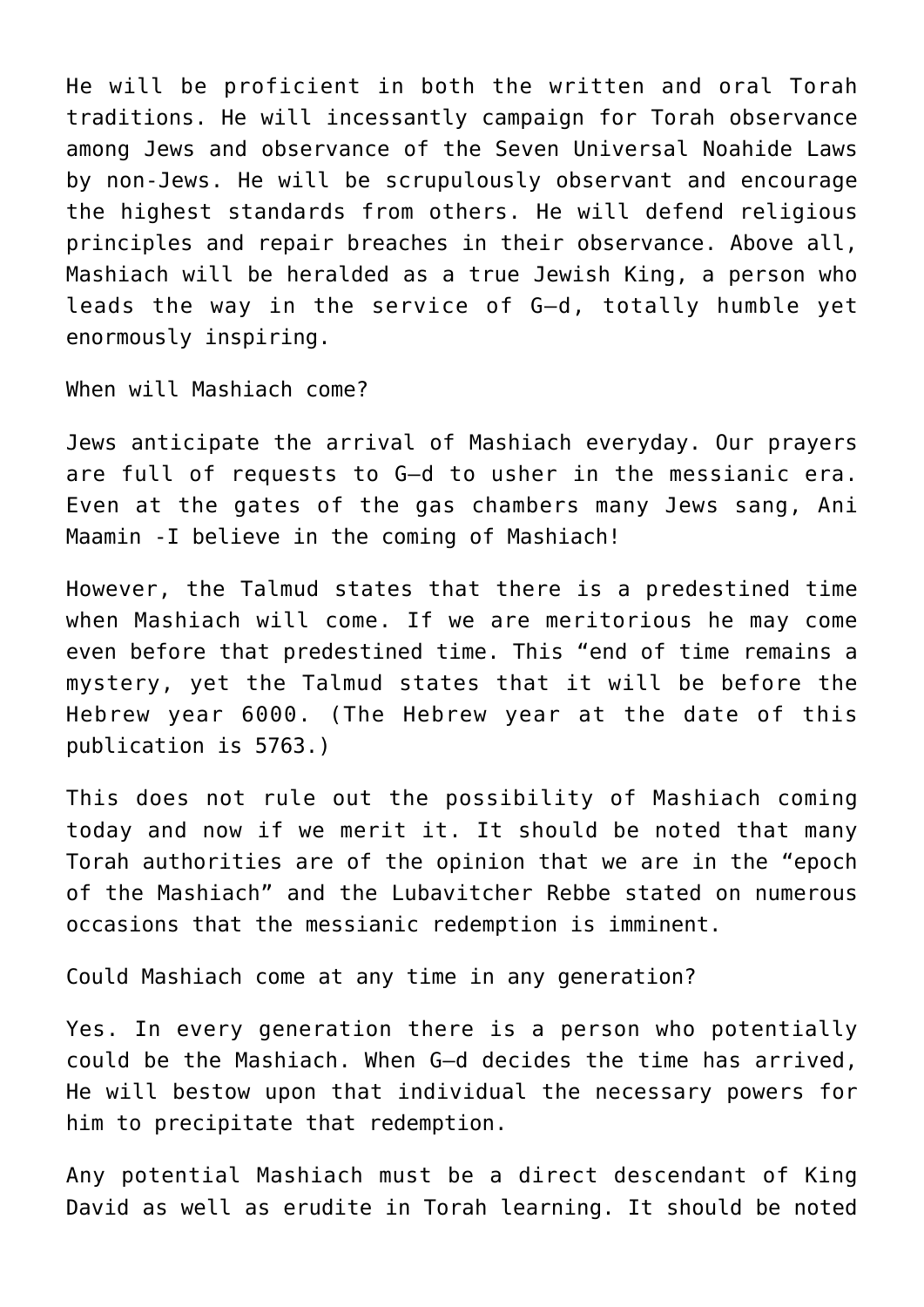that many people living today can trace their lineage back to King David. The Chief Rabbi of Prague in the 16th Century, Rabbi Yehuda Loew (the Maharal), had a family tree that traced him back to the Davidic dynasty. Consequently, any direct descendant of the Maharal is of Davidic descent.

Maimonides, a great Jewish philosopher and codifier of the 12th Century, rules that if we recognise a human being who possesses the superlative qualities ascribed to Mashiach we may presume that he is the potential Mashiach. If this individual actually succeeds in rebuilding the Temple and gathering in the exiles then he is the Mashiach.

What exactly will happen when Mashiach comes?

Maimonides states in his Mishnah Torah a compendium of the entire halachic tradition that Mashiach will first rebuild the Temple and then gather in the exiles. Jerusalem and the Temple will be the focus of Divine worship and From Zion shall go forth Torah, and the word of the L-d from Jerusalem.

The Sanhedrin – a supreme Jewish law court of 71 sages – will be established and will decide on all matters of law. At this time all Jews will return to full Torah observance and practice. It should be noted that in this present age of great assimilation and emancipation an unprecedented return of Jews to true Torah values has taken place. This Baal Teshuvahphenomenon is on the increase and paves the way for a full return in the messianic era.

Will miracles happen?

The Talmud discusses this question and again arrives at the conclusion that, if we are meritorious, the messianic redemption will be accompanied by miracles. However, the realisation of the messianic dream, even if it takes place naturally, will be the greatest miracle.

According to some traditions Himself will rebuild the third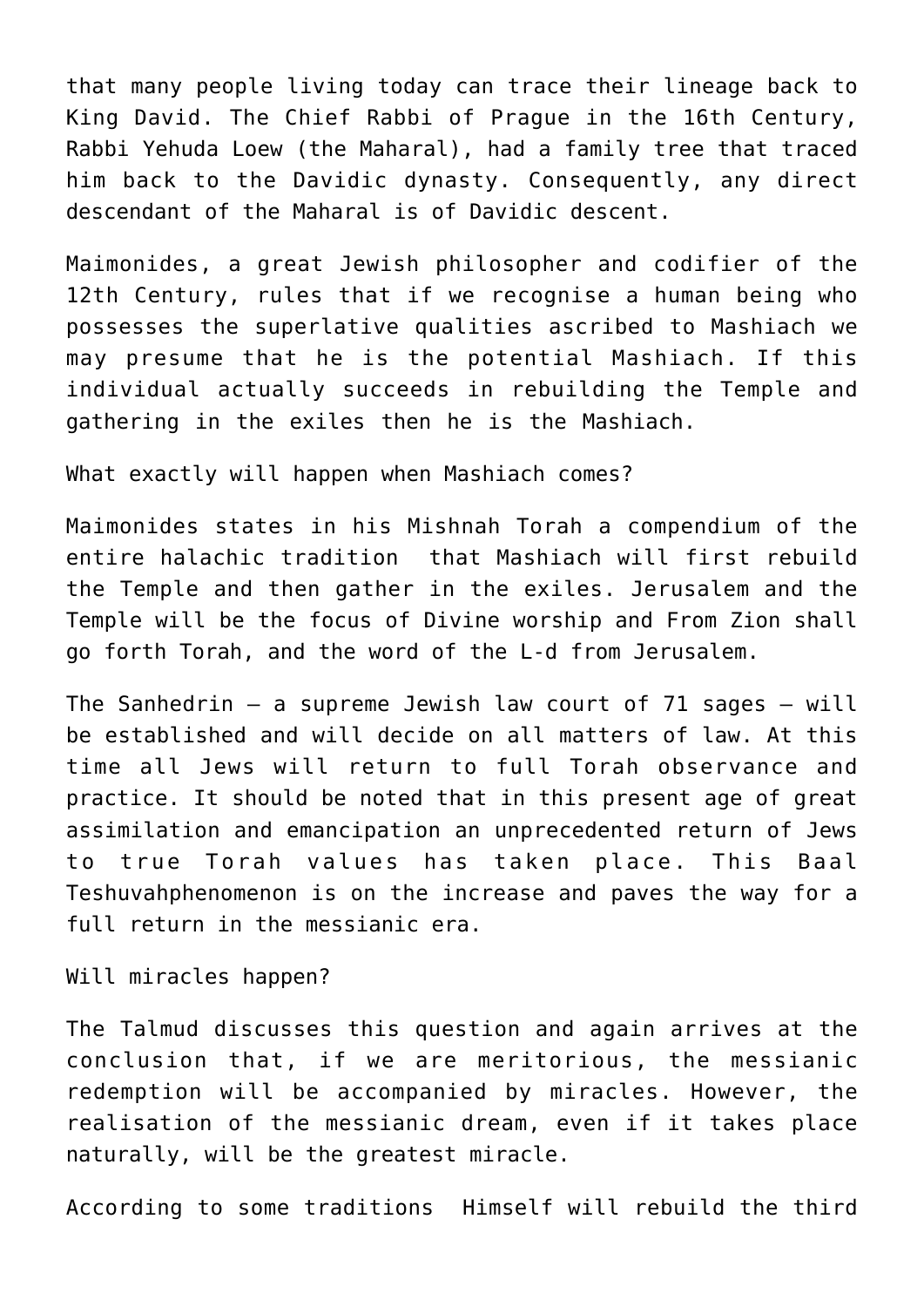Temple. According to others it will be rebuilt by Mashiach, while others suggest a combination of the two opinions. Some suggest that there will be two distinct periods in the messianic era: the first, a non-miraculous period, leading on to a second miraculous period.

Maimonides writes, "Neither the order of the occurrence of these events nor their precise detail is among the fundamental principles of the faith … one should wait and believe in the general conception of the matter.

What will become of the world as we know it?

Initially, there will be no change in the world order other than its readiness to accept messianic rule. All the nations of the world will strive to create a new world order in which there will be no more wars or conflicts. Jealousy, hatred, greed and political strife (of the negative kind) will disappear and all human beings will strive only for good, kindness and peace.

In the messianic era there will be great advances in technology allowing a high standard of living. Food will be plentiful and cheap.

However the focus of human aspiration will be the pursuit of the "knowledge of G–d." People will become less materialistic and more spiritual.

What are the birthpangs of Mashiachs arrival?

The Talmud describes the period immediately prior to the advent of Mashiach as one of great travail and turmoil. There will be a world recession and governments will be controlled by despots. It is in this troubled setting that Mashiach will arrive.

There is a tradition that a great war will take place, called the war of Gog and Magog, and there is much speculation as to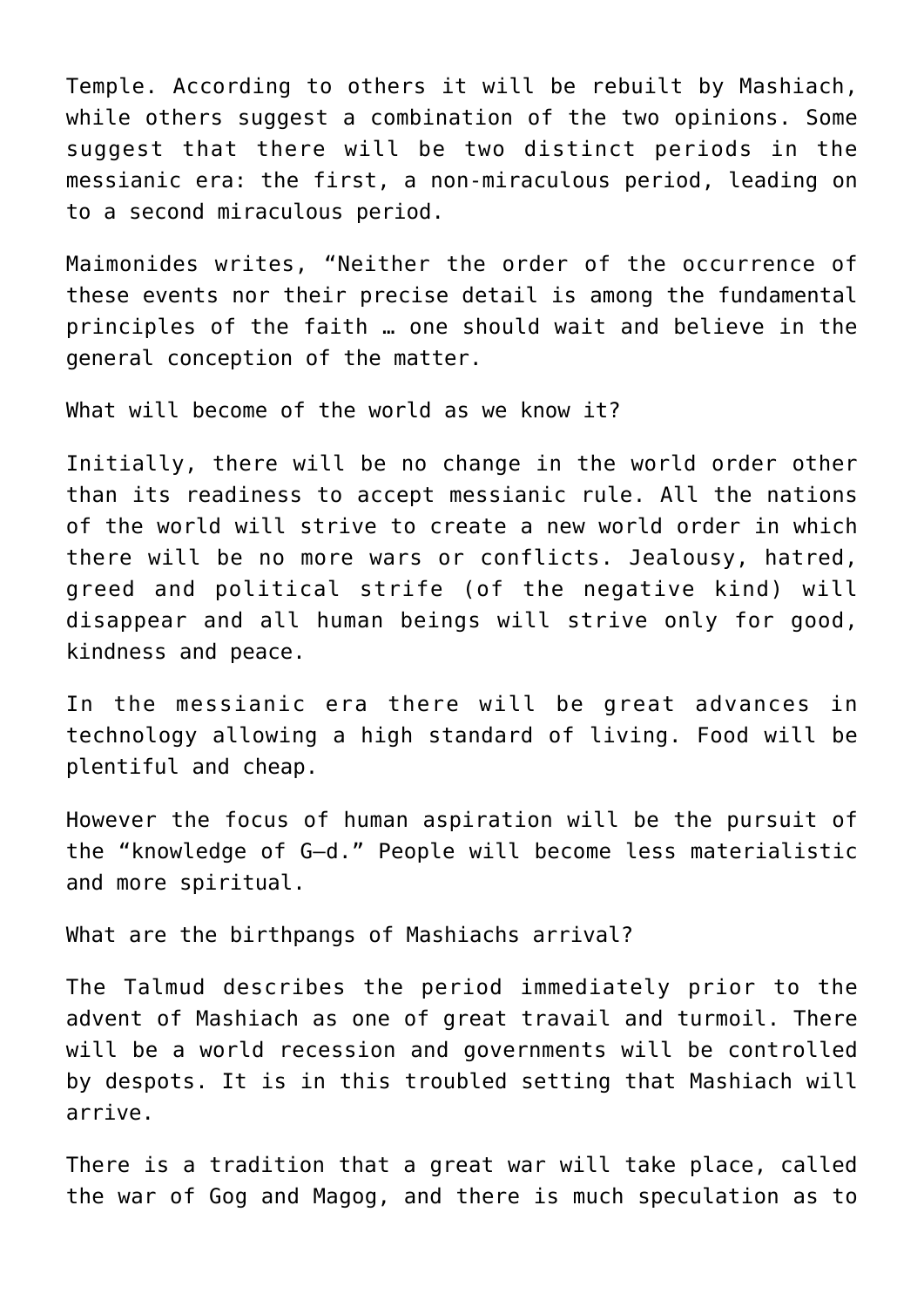the precise timing of this war in relation to Mashiach arrival.

There is a tradition that Elijah the prophet will come to the world and announce the imminent arrival of Mashiach. However, according to other opinions, Mashiach may arrive unannounced. Elijah would then arrive to assist in the peace process. Some suggest that if the Mashiach arrives in his predestined time then Elijah will announce his arrival, but if Mashiach comes suddenly then Elijah will appear after Mashiach has come.

As mentioned before, it is unclear as to exactly how these events will unfold. However, this uncertainty does not affect the general matter of Mashiach's arrival.

When will the resurrection of the dead take place?

One of the principles of Jewish faith is belief in the resurrection of the dead. According to the Zohar – an early Kabbalistic text – the resurrection will take place forty years after the arrival of Mashiach. However, certain righteous individuals will arise with the coming of Mashiach. All the dead will be resurrected in the Land of Israel.

There is a small bone in the body called the Luz bone (some identify this bone as the coccyx) from which the body will be rebuilt at the time of resurrection. Our daily prayers are replete with requests for the resurrection and there are many customs connected with it. (See the book To Live and Live Again SIE Publications)

What can be done to bring Mashiach?

In general, mankind must strive to perform more acts of goodness and kindness. The Jew is mandated to learn and be aware of the messianic redemption, and strengthen his faith in Mashiach's ultimate and imminent arrival.

Charity is a catalyst for redemption and every day in our